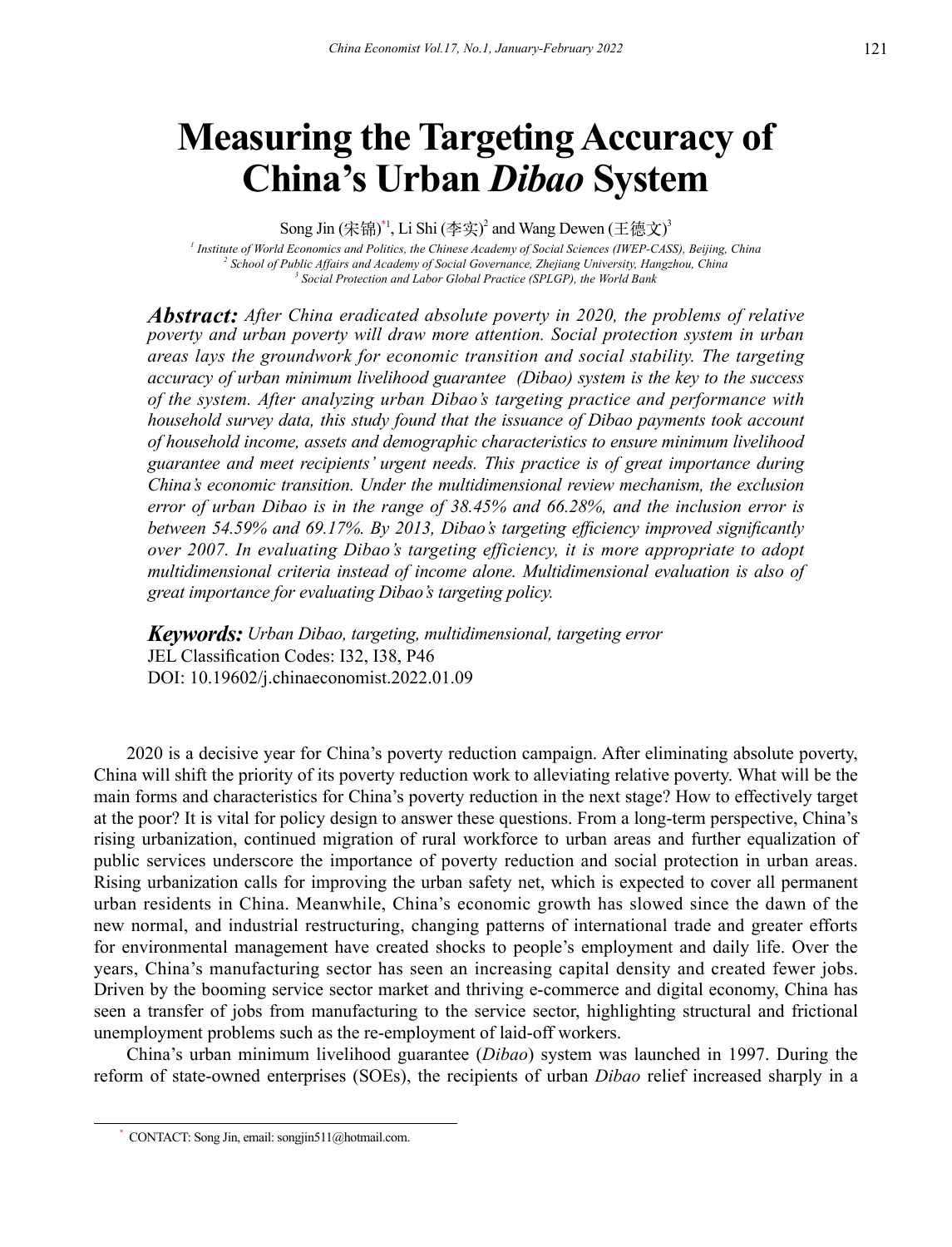

**Figure 1: Number of Beneficiaries under China's Urban** *Dibao* **System,** *Dibao* **Threshold, and Total Fiscal Input**

Source: the Ministry of Civil Affairs, *Statistical Communiqué on Social Service Development* for various years.

couple of years after 2000. In over a decade after 2002, the number of *Dibao* recipients stayed above 20 million persons. As a regular institutional arrangement, the *Dibao* system had problems such as the unintended inclusion of non-poor households and exclusion of eligible poor households exclusion error. Since 2011, the Ministry of Civil Affairs has enhanced the review and management of *Dibao* eligibility, removed ineligible recipients on a mass scale, and worked to improve *Dibao*'s targeting mechanism. From 2014 to 2018, the number of *Dibao* recipients in China decreased at an annual rate of 9.07%, 9.37%, 12.99%, 14.81%, and 20.14% year-on-year (see Figure 1); in 2018, the number of urban *Dibao* recipients more than halved from 2012. After taking stock of China's urban *Dibao* policy's evolution and evaluating its targeting efficiency based on urban household data, this paper will discuss problems regarding *Dibao*'s targeting efficiency using the income indicator, examine the multidimensional considerations and decision-making mechanisms of the civil affairs authorities in reviewing applicants for urban *Dibao* allowance, test the targeting efficiency of urban *Dibao* under a multidimensional evaluation mechanism, and analyze its explanatory power of *Dibao*'s targeting error when measured solely by the income indicator. Finally, this paper concludes with key findings and policy discussions.

# **1. Evolution of Urban** *Dibao***'s Targeting Policy**

In the two decades from 1999 to 2020, China has established and refined its urban minimum livelihood guarantee (*Dibao*) policy. According to the *Regulations on the Minimum Livelihood Guarantee for Urban Households* enacted in 1999, cities shall provide living allowances to urban residents with local urban household registration (*hukou*) if their household per capita incomes are below the local minimum livelihood standard. In its *Emergency Notice on Strictly Regulating the Administration of the Minimum Livelihood Guarantee System* issued in 2004, the Ministry of Civil Affairs acknowledged the inclusion and exclusion errors in the implementation of the *Dibao* system. In its *Measures for the Recognition of Urban Low-Income Households* released in 2008, the Ministry of Civil Affairs incorporated household assets into the consideration of household economic conditions, identifying household income and assets as two criteria for identifying urban low-income households. In the *Notice on Further Enhancing the Identification of Eligible Urban Dibao Recipients* released in 2010, the Ministry of Civil Affairs stressed the importance of using household assets as basis for identifying eligible urban *Dibao* recipients. In 2012, the *Measures for the Review and*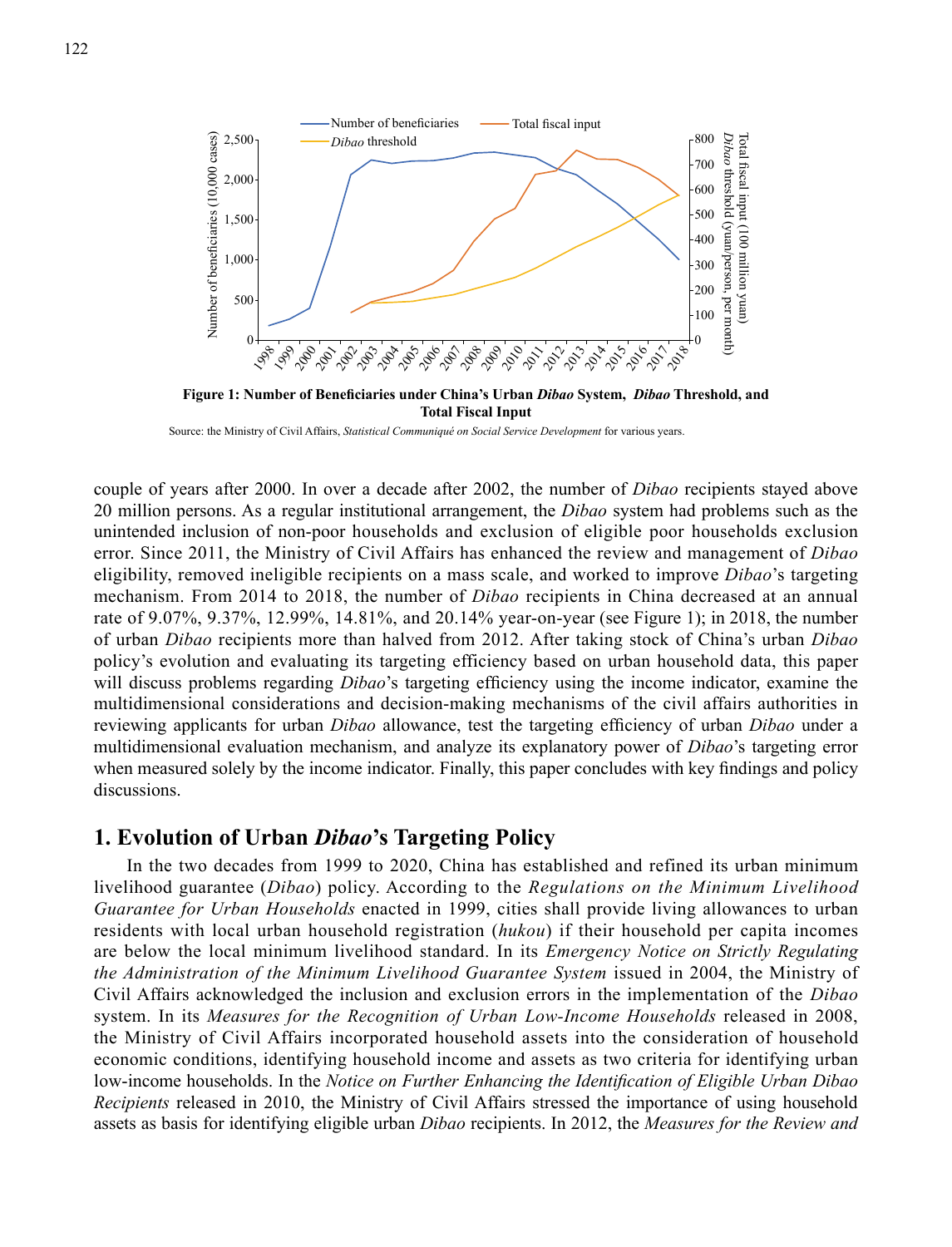*Approval of Minimum Livelihood Guarantee Allowances* further broadened and standardized the scope of household assets. In 2014, the Ministry of Civil Affairs enacted the *Interim Measures for Social Relief*, requiring recipient households to meet both income and assets criteria, and various localities also adopted thresholds according to local conditions. In the 12 years from 2004 to 2016, the reform of *Dibao* policy focused on removing ineligible recipients by introducing the assets criterion into the review of *Dibao* eligibility.

*Dibao*'s targeting policy was further changed in 2016. The *Guiding Opinions on the Implementation of Rural Minimum Livelihood Guarantee System and Pro-Poor Development Policies by Civil Affairs and Other Departments* was circulated by the State Council. It required that *Dibao* eligibility should encompass the income, assets and necessary spending of household members, and take into account of healthcare expenditure for household members with handicaps and severe illnesses. In 2019, the Ministry of Civil Affairs enacted the *Notice on Further Enhancing Livelihood Guarantee for Laid-Off and Unemployed Persons in Hardships*, which requires necessary household spending to be considered in identifying urban *Dibao* eligibility, adding the third dimension to the targeting basis of urban *Dibao* in addition to income and assets. In December 2019, the Ministry of Civil Affairs enacted the *Guiding Opinions on Enhancing the Evaluation and Identification of Household Economic Conditions as Eligibility Criteria for Rural Minimum Livelihood Guarantee for Eradicating Absolute Poverty*, which identifies two additional indicators for rural *Dibao* eligibility, including daily consumption (water, electricity, fuel gas and telephone bills, etc.) and high consumption (expensive schooling, overseas study, overseas travel, etc.) on the basis of existing criteria of household income, assets and necessary spending. Although this change has yet to be reflected in the urban *Dibao* policy, the eligibility for *Dibao* allowance has already encompassed four dimensions at the implementation level, including income, assets, necessary spending and consumption.

# **2. Literature Review**

In recent years, studies have employed the income indicator to measure *Dibao*'s targeting bias and found significant inclusion and exclusion errors. Gao *et al*. (2009) found that 2.3% of urban households in China were eligible for *Dibao* allowance, but the exclusion error was 54%, and that 74% of *Dibao* recipient households were in fact ineligible. Wang (2006) estimated the inclusion error of *Dibao* system, i.e., the ratio of all beneficiaries who are not eligible, in China's large and medium-sized cities to be 32.2% and the exclusion error, i.e., the ratio of eligible poor households who are not covered, to be 67.4%. Ravallion *et al*. (2006) found the inclusion error of *Dibao* system in Chinese cities during the initial stage of *Dibao*'s implementation to be 43%, and believed that the targeting effectiveness of China's *Dibao* system as a social relief system based on household income to be fair by international standards. Other studies have arrived at similar conclusions, i.e., the effective coverage of China's urban *Dibao* system was in the range of 39% to 51% around 2004, and the inclusion error was 40% to 42% (Du and Park, 2007; Wang, 2007). Yang *et al*. (2015) compared changes in the targeting of China's urban *Dibao*, believing that the exclusion error of China's urban *Dibao* had fallen from 54% to 42% from 2002 to 2007 and that the inclusion error had nudged up from 74% to 76%; the targeting effectiveness of China's *Dibao* system was even worse if examined in terms of *Dibao*'s gaps. Wang *et al*. (2016) estimated the targeting effectiveness of China's urban *Dibao* system to be 26.7%. Some studies on the targeting of China's rural *Dibao* system also found high inclusion and exclusion errors<sup>1</sup>. Song (2018) found that fiscal spending on other social relief and allowance policies were not effectively focused on low-income households. International studies have examined cash transfer programs in other countries. For instance, Veras and Guerreiro (2010) tested the targeting of Brazil's Bolsa Familia system at and its effects on poor households, and found its inclusion error to be 49% and exclusion error to be 59%.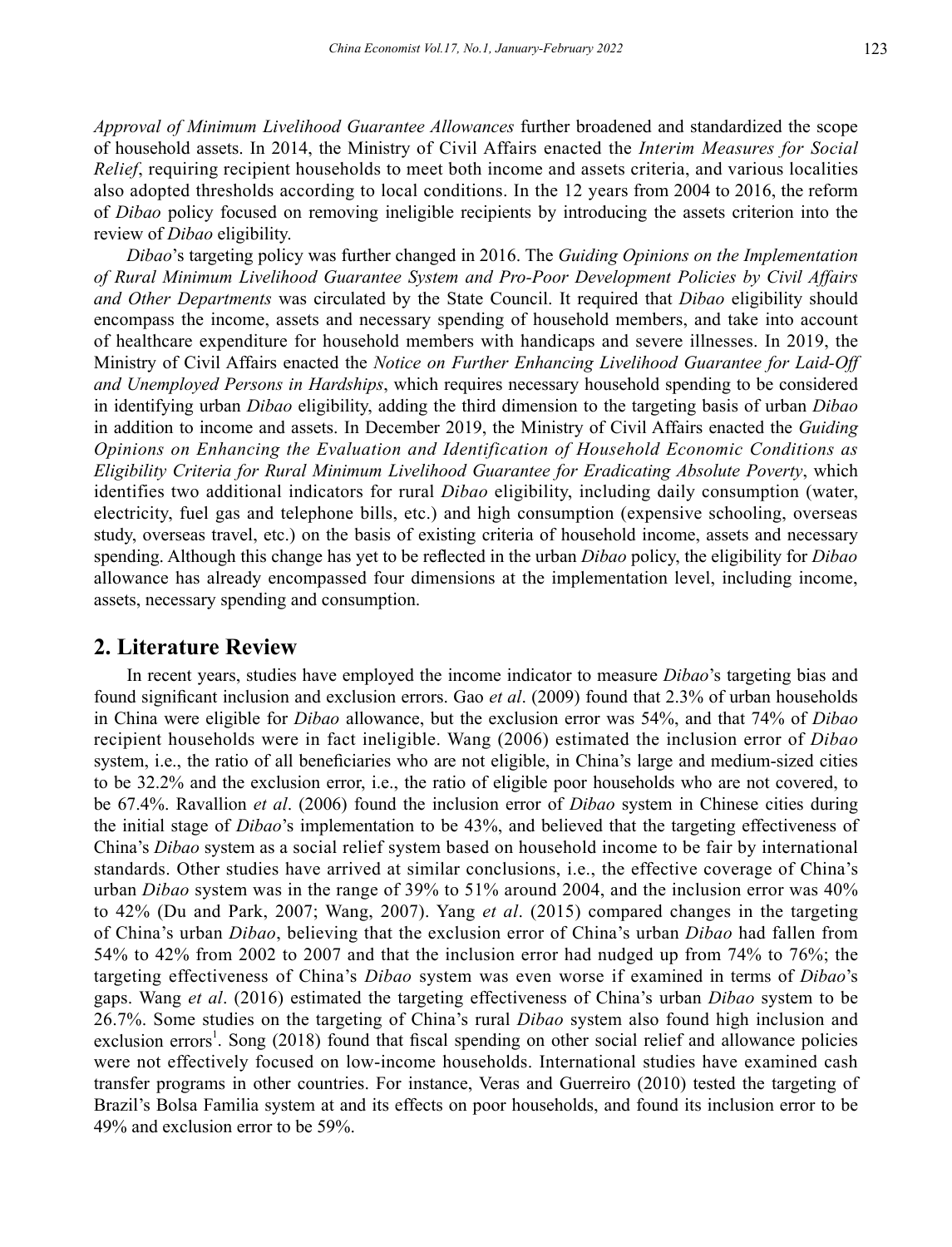In recent years, some policy authorities and researchers have considered it erroneous to measure *Dibao*'s targeting efficiency solely based on income. Ravallion (2008) found that the issuance of *Dibao* allowance was based on households' financial assets, durable goods consumption and living conditions instead of their self-reported income alone; if measured by income, the *Dibao* system would have a inclusion error of 43% and exclusion error of 71%; with other household economic indicators taken into account, however, these figures would be both 49%; the urban *Dibao* system was more effective at protecting minimum livelihood with factors other than income taken into account. As Liu (2012) noted, it would be hard to conduct an accurate survey of the economic conditions of *Dibao* recipient households, and local governments classified recipients with special hardships into different categories to provide them with tailored social protection - including to *Dibao* recipients, the oldest old, handicapped persons, and others with special hardships - not just based on their household income. Yao (2018) considered *Dibao*'s targeting effectiveness as subject to factors like local governments' social protection goals, priorities, difficulties for verifying incomes and assets, and the poor's initiative to apply, which make it inappropriate to measure *Dibao*'s targeting effectiveness solely based on income. According to Golan *et al*. (2017), since observable household economic conditions - including income that is hard to measure precisely - are an important basis for reviewing *Dibao* eligibility, *Dibao*'s targeting effectiveness solely based on income cannot reflect such an operational mechanism.

More recent studies are shifting towards multidimensional poverty approaches for evaluating household poverty and testing *Dibao*'s targeting efficiency. Those studies include Han and Xu (2013), Zhu and Li (2017), Wang *et al*. (2016), Golan *et al*. (2017), among others. By examining household assets, workforce, child education and health conditions, they defined the level of multidimensional household poverty and tested whether *Dibao* had targeted at poor households. Most of those studies have adopted multidimensional poverty criteria to define poor households and found certain improvements in the targeting effectiveness of China's *Dibao* system. Some studies have introduced the propensity score matching (PSM) method for evaluating *Dibao*'s targeting effectiveness. For instance, Golan *et al*. (2017) found that after matching with family structure, living environment, the amount of durable consumer goods, community environment, among other factors, taken into account using the PSM method, the correct identification rate of China's rural *Dibao* system rose from 6% to 17% in 2007, from 7% to 20% in 2008, and from 11% to 17% in 2009.

Compared with the existing literature, this paper's contributions are threefold: first, this paper employs updated data to keep track of new developments under new policies to make up for the paucity of latest evaluation of the urban *Dibao* system's targeting performance. Such reassessment of urban *Dibao*'s targeting performance is necessary since the Ministry of Civil Affairs has improved *Dibao*'s eligibility review and administration after 2011. Second, this paper examines the multidimensional evaluation of eligibility for urban *Dibao* and uses this evaluation mechanism to test *Dibao*'s targeting error and distinguish between inclusion and exclusion as targeting errors measured by the income indicator and spurious inclusion and exclusion error arising from flexible demarcation. This approach is of academic value for a correct assessment of *Dibao*'s targeting efficiency and targeting error. Existing studies have identified *Dibao*'s targeting problems of inclusion and exclusion error without delving into the causes and consequences of those problems, leaving a gap to be addressed in this paper. Third, this study provides empirical basis for further improving the targeting policy, which is of practical value for improving the urban *Dibao* system. Despite policy adjustments and inclusion of more evaluation dimensions into the targeting mechanism, the government has yet to release standards and specific *Dibao* eligibility criteria to standardize *Dibao* eligibility at the local level, which is already based on all-round considerations. Without official guidelines for evaluating *Dibao*'s targeting efficiency, it is hard to identify problems existing in urban *Dibao*'s targeting performance and priorities of the targeting mechanism. This study offers empirical evidence for further improving the targeting policy, which is of practical significance to improving the urban *Dibao* system.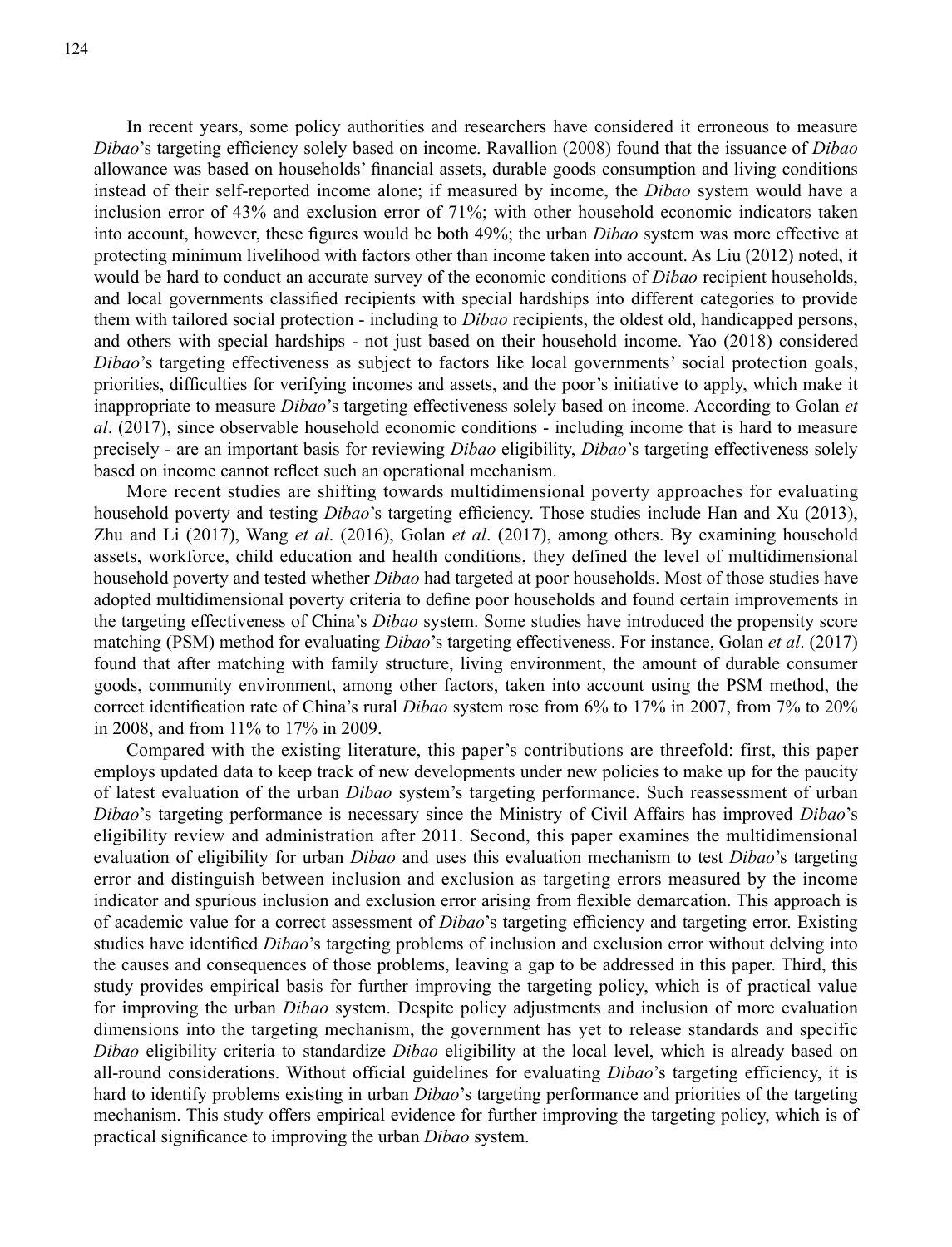# **3. Data Source, Definition of** *Dibao* **Recipients and Evaluation of Targeting Efficiency**

#### **3.1 Data Source and Definitions of Income, Consumption and** *Dibao* **Recipients**

Data employed in this paper are urban data of 2013 from the China Household Income Project (CHIP) surveys, and household disposable income encompasses household cash income and income inkind from all sources, including wage income, net business income, net property income and net transfer income. Net transfer income contains *Dibao* allowance and other transfer incomes from the government. To test *Dibao*'s targeting effect, we deducted *Dibao* income from household disposable income to calculate original household incomes before receiving *Dibao* allowance. Household disposable income after deducting *Dibao* allowance, referred to as "*ex-ante* income", and household disposable income after including *Dibao* allowance, referred to as "*ex-post* income", are divided by the number of permanent household residents and further divided by 12 months to arrive at monthly average *ex-ante* and *ex-post*  per capita disposable incomes to compare with local eligibility criteria for minimum livelihood guarantee and determine whether a household is eligible for *Dibao* allowance.

Based on data availability, this paper follows two methods for identifying *Dibao* households. The first method is based on *Dibao* allowance observation. If the "*Dibao* allowance" in a sample household's income source in 2013 is positive, it is regarded as a *Dibao* recipient ("*Dibao* Recipient Definition 1"). The second method is based on self-reported information from household heads. If a household head reports his or her household as a *Dibao* recipient by the end of 2013, this household is then regarded as a *Dibao* recipient ("*Dibao* Recipient Definition 2"). The distribution of *Dibao* recipients under both definitions is shown in Table 1. Overall, 3.14% of sample households received *Dibao* allowance, and 3.32% of household heads reported they were *Dibao* recipients by the end of 2013. Surveyed *Dibao* coverage was below urban *Dibao* coverage rate released by the National Bureau of Statistics (NBS). At the individual level, however, 2.72% of individual samples reported they were *Dibao* recipients by the end of 2013, which chimes with data released by the Ministry of Civil Affairs. The number of *Dibao* recipients released by the Ministry of Civil Affairs refers to households with individual *Dibao* recipients, many of whom entered into *Dibao* coverage as single-person recipients. Data employed in this paper are well-representative of China's nationwide urban *Dibao* system.

#### **3.2 Method for Evaluating Targeting Efficiency**

The desirable targeting result of the *Dibao* system is the coverage of all eligible households, i.e., universal coverage, while excluding ineligible ones. We define "Accuracy of inclusion *P*1" and "Accuracy of exclusion *P*2" for measuring *Dibao*'s targeting efficiency with the equation specified as follows. When *P*1 is 100%, all eligible households are covered, achieving universal coverage; when *P*1 is 0, all eligible households are excluded. The higher *P*1's value is, the more efficient *Dibao* is at targeting poor

| Sample distribution (%)                                 |     | Entitlement to <i>Dibao</i> allowance by the end of 2013 reported by<br>household heads $(\% )$ |         |          |  |  |
|---------------------------------------------------------|-----|-------------------------------------------------------------------------------------------------|---------|----------|--|--|
|                                                         |     | Yes                                                                                             | No      | Sum      |  |  |
|                                                         | Yes | 1.2837                                                                                          | 1.8561  | 3.1398   |  |  |
| Receipt of <i>Dibao</i> allowance by the<br>end of 2013 | No  | 2.0405                                                                                          | 94.8197 | 96.8602  |  |  |
|                                                         | Sum | 3.3242                                                                                          | 96.6758 | 100,0000 |  |  |

**Table 1: Distribution of** *Dibao* **Recipients under the Two Definitions**

Source: CHIPS2013 urban data, calculated by authors.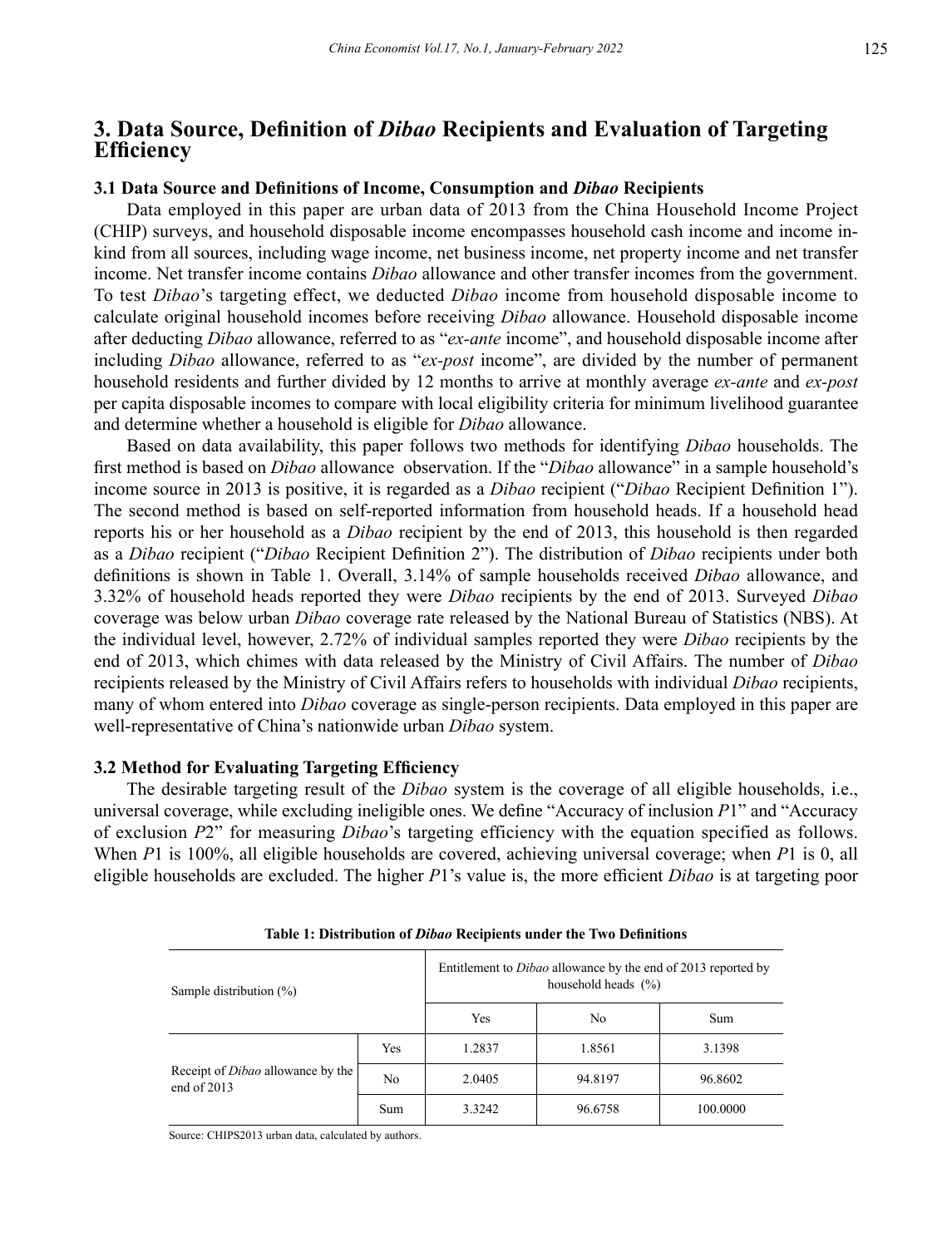households. 1-*P*1 is the exclusion error indicator often used in the literature (Golan *et al*., 2017). When *P*2 is 100%, all ineligible households are excluded; when *P*2 is 0, all *Dibao* recipients are ineligible households; the higher *P*2's value is, the smaller the inclusion error.

$$
P1 = \frac{\text{Number of households eligible for and covered by Dibao} \text{Number of eligible households}}{\text{Number of households in eligible for but still covered by Dibao \text{Number of in eligible households}}
$$
 (2)

Desirably, fiscal funds for the *Dibao* system should be completely disbursed to eligible *Dibao* households. We define "Concentration of quotas *P*3" and "Concentration of funds *P*4" as two indicators for measuring *Dibao*'s targeting efficiency. Where, *P*3 measures the proportion of eligible households to all *Dibao* recipient households, and 1-*P*3 is the "inclusion error" indicator often used in the literature (Golan *et al*., 2017); *P*4 measures *Dibao* income received by eligible households as a share of total *Dibao* allowances granted to all recipient households. When the values of *P*3 and *P*4 are 100%, *Dibao* has the highest targeting efficiency, and when the values of those two indicators are 0, *Dibao* has the least targeting efficiency. Higher value of the indicators suggests greater targeting efficiency of *Dibao* funds.

$$
P3 = \frac{\text{Number of eligible households covered by Dibao \qquad (3)}{\text{Total number of households covered by Dibao \qquad (3)}
$$
\n
$$
P4 = \frac{\text{Total payments of Dibao allowances to eligible households} \qquad (4)
$$
\nTotal amount of *Dibao* payments

#### **3.3** *Dibao***'s Targeting Performance Measured by Income**

The distribution of whether household per capita incomes are below the *Dibao* line and the coverage of eligible households by the *Dibao* system are shown in Table 2. Among 6,601 household samples, some 95.45% to 95.58% reported their weighted monthly per capita incomes above the *Dibao* line and were not targeted by the *Dibao* system; 0.22% to 0.31% of household samples reported per capita monthly incomes below the *Dibao* line and were covered by the *Dibao* system; 3.00% to 3.13% of households reported per capita monthly incomes above the *Dibao* line and received *Dibao* allowances; 1.1% to 1.20% of households reported per capita monthly income below the *Dibao* line but received no *Dibao* allowance.

Whether average monthly incomes in 2013 met *Dibao* eligibility Yes | No | Sum Coverage definition 1: Receipt of *Dibao* allowance in 2013 Yes | 0.3145 | 3.0001 | 3.3145 No 1.1027 95.5827 96.6855 Sum 1.4172 98.5828 100.0000 Coverage definition 2: Entitlement to *Dibao* allowance by the end of 2013 reported by household heads Yes 0.2184 3.1281 3.3464 No 1.1988 95.4547 96.6536 Sum 1.4172 98.5828 100.0000

**Table 2: Distribution of Whether Household Incomes Are below the** *Dibao* **Line and Whether Households Are** *Dibao* **Recipients**

Source: CHIPS2013 urban data, calculated by authors.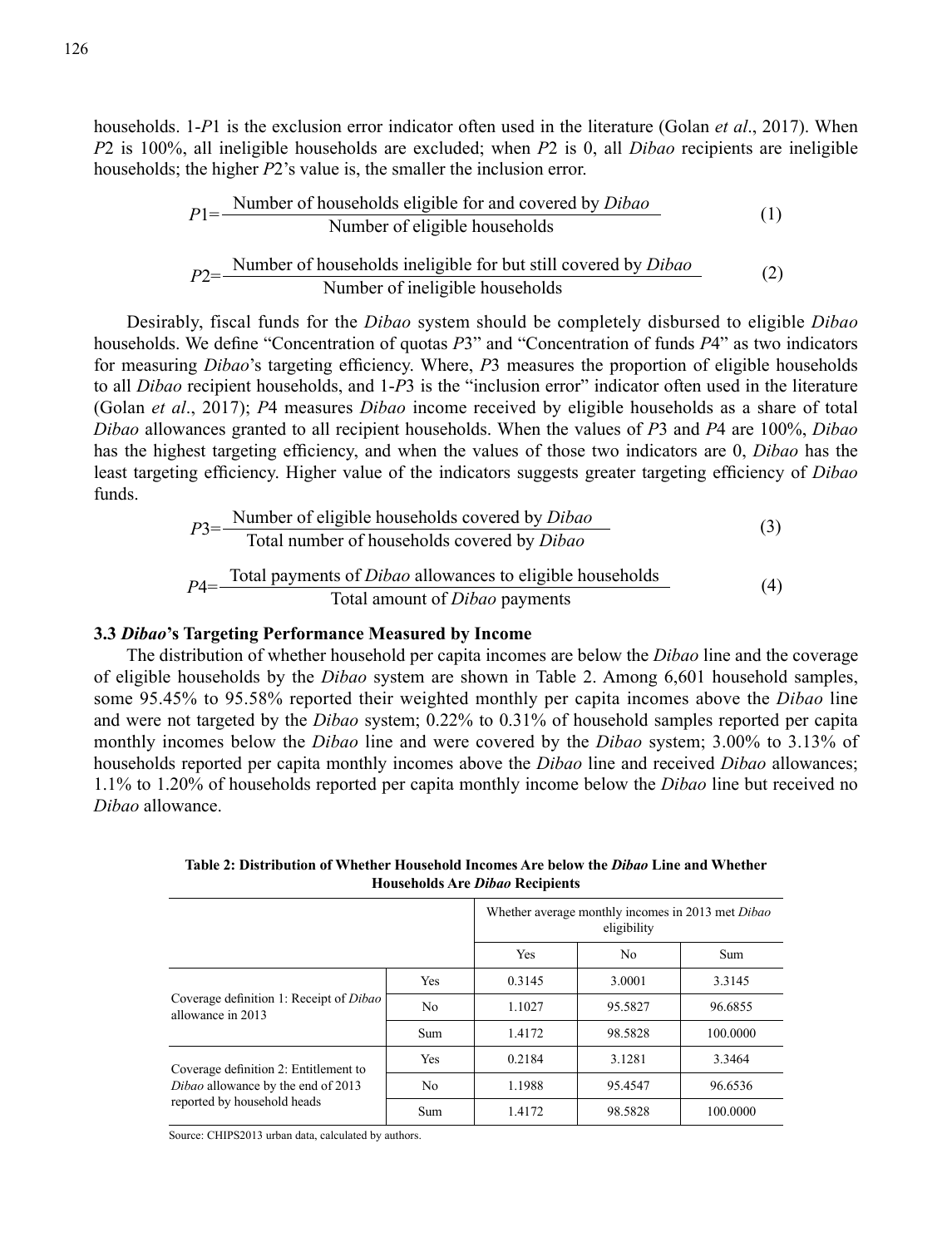|                                                                                                 | Accuracy of<br>inclusion<br>(P1) | Accuracy of<br>exclusion<br>(P2) | <b>Ouota</b><br>concentration<br>(P3) | Fund<br>concentration<br>(P4) |  |
|-------------------------------------------------------------------------------------------------|----------------------------------|----------------------------------|---------------------------------------|-------------------------------|--|
| Receipt of <i>Dibao</i> allowance in 2013                                                       | 22.1916                          | 96.9568                          | 9.4886                                |                               |  |
| Entitlement to <i>Dibao</i> allowance by the end of<br>2013 reported by household heads $(\% )$ | 15.4107                          | 96.8269                          | 6.5264                                | 12.9516                       |  |

**Table 3: Targeting Performance of China's Urban** *Dibao* **System Measured by Income**

Source: CHIPS2013 urban data, calculated by authors.

Targeting indicators *P*1, *P*2, *P*3 and *P*4 under both *Dibao* definitions are shown in Table 3. The accuracy of inclusion is 22.19% and 15.41%, respectively. That is, the exclusion error is between 78.80% and 84.59%, and the accuracy of exclusion is close to 97%. The accuracy of inclusion (*P*1) is high if calculated based on Definition 1 and less so if based on Definition 2 (*P*2). *Dibao*'s quota concentration and fund concentration values are both low. Among all *Dibao* households, only 6.53% to 9.49% met eligibility criteria for income, i.e., the inclusion error is 90.51% to 93.47%, and most *Dibao* households had per capita incomes above local *Dibao* lines. Judging by fund concentration, only 12.95% of *Dibao* funds were disbursed to eligible *Dibao* households, and this ratio is higher than quota concentration.

# **4.** *Dibao***'s Targeting Efficiency under a Multidimensional Review Mechanism**

#### **4.1 Test of the Existence of a Multidimensional Review Mechanism for** *Dibao* **Eligibility**

Based on *Dibao* eligibility criteria for 2013, we incorporated household income Y and household assets F indicators into the identification mechanism model to test the relationship between the disbursement of allowance and those two types of indicators. Given the different levels of *Dibao* allowance across regions, we measured household income by subtracting regional *Dibao* lines from household *ex-ante* per capita disposable incomes (*DB distance*). The set of household assets indicators F includes financial assets, housing, and car ownership. Among them, financial assets include the two variables of household per capita Renminbi-denominated financial assets (*FA*) and household per capita movable properties (*MP*). Housing conditions include five aspects of housing characteristics: whether the domicile has no access to tap water, no flush toilet, no showering facilities, whether housing construction materials are bricks and tiles or bamboo, grass and adobe structures (other than concrete or masonry), and whether the domicile is not equipped with home appliances. If answers to all the above five questions regarding housing conditions are no, the housing conditions are not considered as poor, and the value of housing hardship indicator HousPoor is 0; if one answer is yes, the value is 1, and so on and so forth; since few households meet three or more aspects of poor housing conditions, the value of *HousPoor* for all those households is 3; car ownership indicator is *Has auto*. In addition, we included a set of basic household demographic characteristics X into the identification model, including household size (*Hhscale*), household head's length of education (*Hhhedu*), whether household head is a divorced or widowed woman (*Frighhh*), number of household members who are disabled or report themselves as in very poor health (*Disab\_1* and *Disab\_2*), as well as the existence of unemployed persons in a household (*Unemp*). Lastly, we controlled for the fixed effect of region. The operational design and implementation of the *Dibao* system have strong regional characteristics, and the amount of *Dibao* allowance varies at the district/county level. Controlling for the fixed effect at the district/county level, therefore, should be the optimal practice for controlling for the regional difference. Since the incidence of *Dibao* is low and *Dibao* household samples at the district and county level are few, the result of actual estimation could be limited by sample size, thus affecting the robustness of conclusions. Moreover, the scope of samples is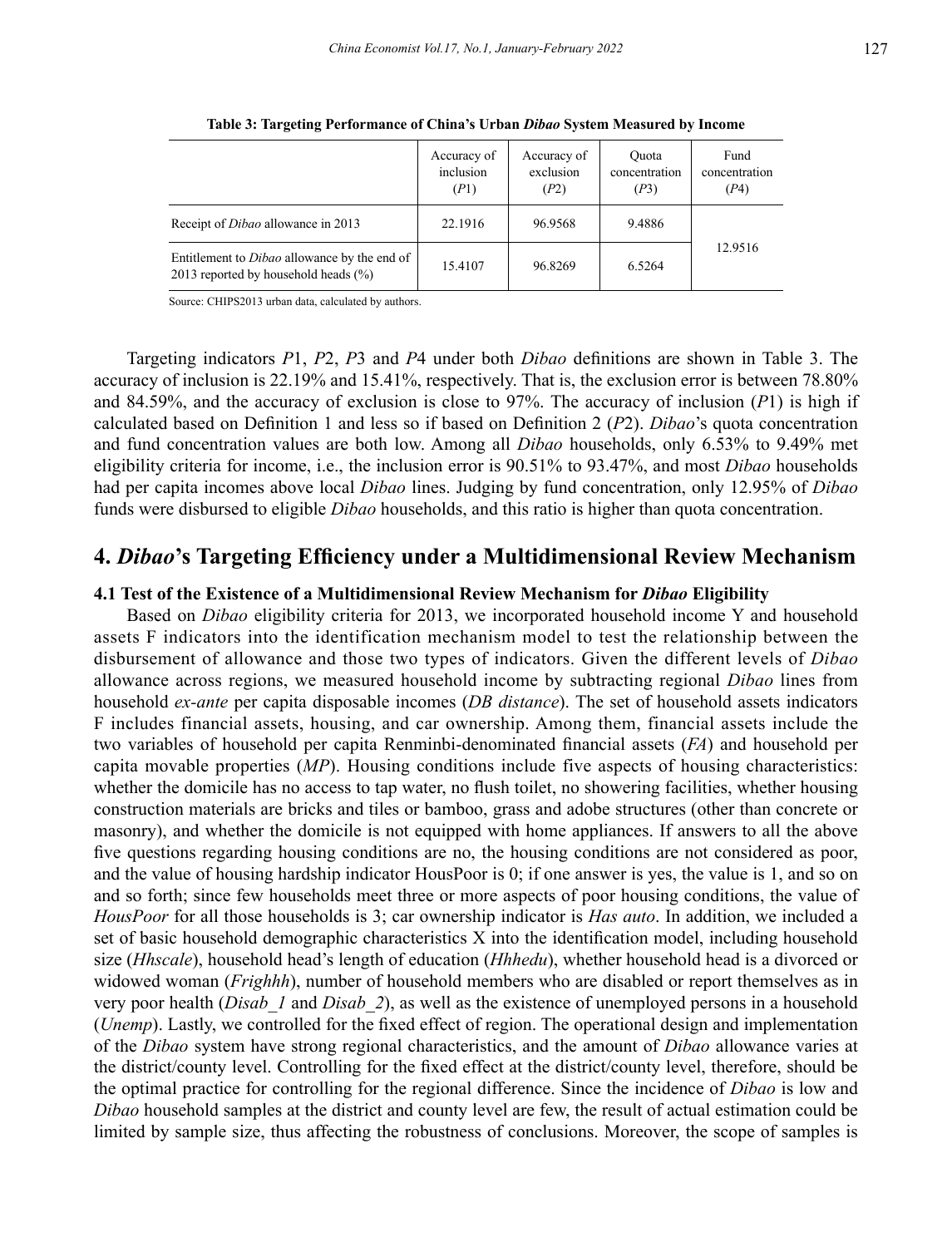drastically narrowed by controlling for the fixed effect of districts and counties. Hence, we have included a test to control for the fixed effects of cities and provinces for examining the robustness of the model results. The identification mechanism for *Dibao* eligibility is estimated with the Probit model with the following equation:

$$
Prob(DB_i) = f(Y_i, F_i, X_i, D_i)
$$
\n<sup>(5)</sup>

Where,  $DB_i$  denotes whether household *i* is a *Dibao* household,  $Prob(DB_i$  is the probability of household *i* to receive *Dibao* allowance, and  $Y_i$ ,  $F_i$ ,  $X_i$  and  $D_i$  respectively denote a set of household *i*'s characteristic variables, including income, assets, demographic structure, and region.

As can be seen from the regression results, the variables of household income and assets are of great importance to determining *Dibao* eligibility, and *Dibao* eligibility review at the local level has observed the policy requirements in this stage. Meanwhile, the effects of household demographic characteristics are also clear (see Table 4). The marginal effect of those variables suggests that income is an important factor for *Dibao* eligibility. Other factors include household head's education, household financial assets, household movable assets, whether there is any unemployed household member, whether the household head is a divorced or widowed woman, and lastly, the number of household members who are handicapped or in poor health. Take Model 1 (controlling for district/county fixed effect), an increase in a household's per capita income by 100 yuan above the local *Dibao* line will lead to a 3.57% decrease in the chance for the household to receive *Dibao* allowance; an increase in the household head's length of education by one year will lead to a 1.72% decrease in the chance for the household to receive *Dibao* allowance; an increase in the household per capita financial assets by 10,000 yuan will lead to a 1.05% decrease in the chance for the household to receive *Dibao* alliance; an increase in the household per capita immovable assets by 10,000 yuan will lead to a 0.72% decrease in the chance for the household to receive *Dibao* allowance; unemployment will lead to a 0.90% increase in the chance for a household to receive *Dibao* allowance; household head being a divorced or widowed woman will lead to a 0.18% increase in the chance for the household to receive *Dibao* allowance; and the existence of a household member who is disabled or in poor health will lead to a 0.11% increase in the chance for the household to receive *Dibao* allowance. After controlling for the fixed effects of city and province, the conclusions are still robust, and multidimensional factors still exhibit significant effects. These results suggest that China's urban *Dibao* eligibility review has adopted multidimensional criteria: income level has indeed played a dominant role, household financial assets are an important condition for obtaining *Dibao*, and household fragility will affect a household's *Dibao* coverage. The fact that the household head's longer education is correlated with a smaller chance for the household to be covered by *Dibao* - instead of a result of *Dibao*'s targeting discrimination - is likely to be because better educated household heads are less keen to apply for *Dibao* as mentioned by Yao (2018). The fact that household fragility will increase the chance for a household to be covered by *Dibao* reflects the multidimensional review mechanism at work.

#### **4.2** *Dibao***'s Targeting Performance under a Multidimensional Review Mechanism**

Based on the estimated results of Table 4, we further estimated the probability  $\hat{P}_i$  for each household to obtain *Dibao* allowance. Specifically, the values of household *i*'s characteristic variables (including the distance between household *ex-ante* per capita monthly income and the *Dibao* line, household assets, housing conditions, car ownership and variables of household demographic structure) are substituted into Models 1-3, and the resultant value of the explained variable *Prob*(*DB*)*<sup>i</sup>* is the estimated probability for the household to receive *Dibao* allowance under the multidimensional review mechanism. Then, we employed the following two methods to determine whether a household is eligible for *Dibao*. First, whether the estimated probability  $\hat{P}_l$  for a household to receive *Dibao* allowance is greater than 50%: if  $\hat{P}_i$  is greater than or equal to 50%, the household is more likely to be deemed as eligible for *Dibao* under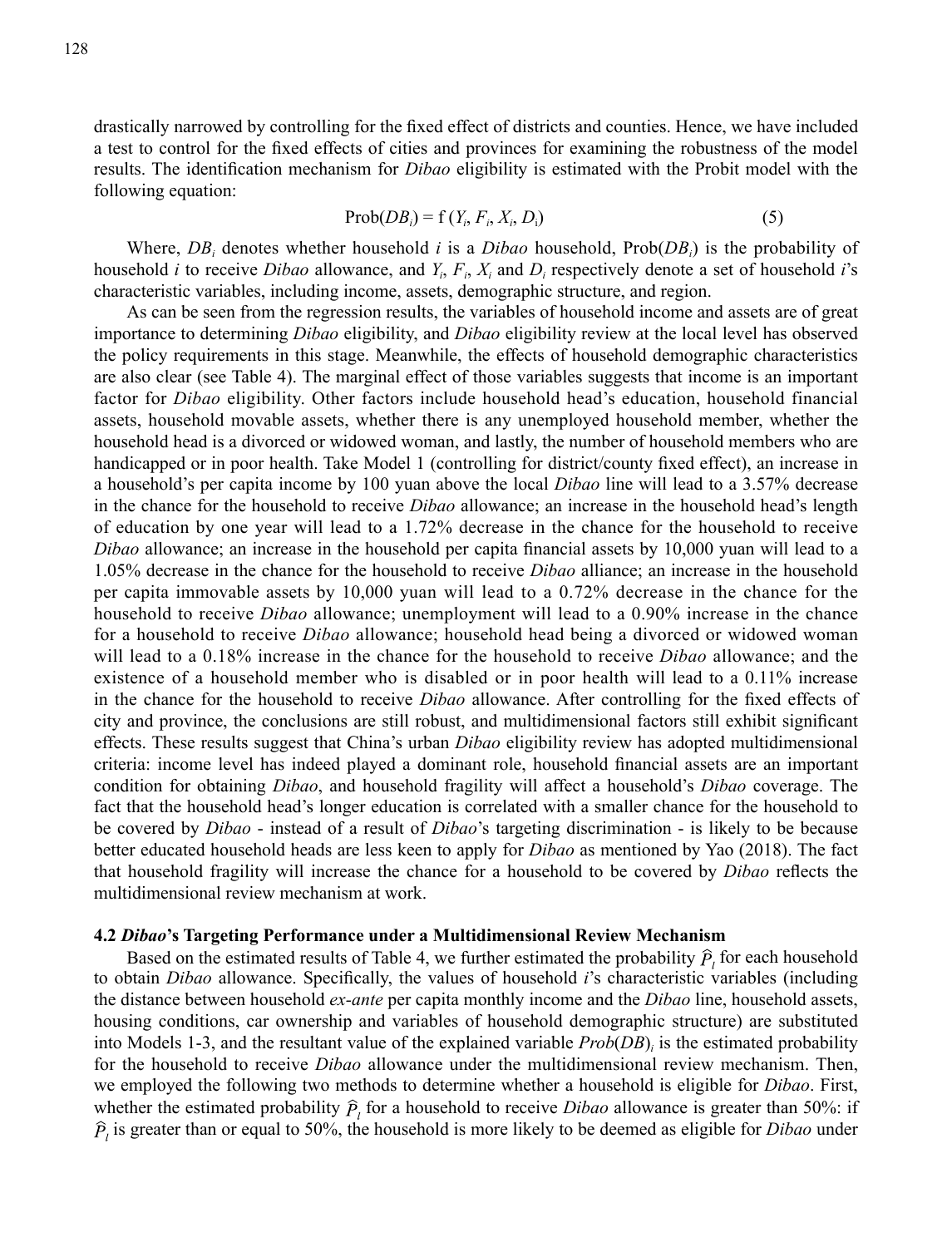|                               | $\mathbf{1}$          | $\overline{2}$                                                                                                                                                                                                                                                                                                                                           | 3                |  |
|-------------------------------|-----------------------|----------------------------------------------------------------------------------------------------------------------------------------------------------------------------------------------------------------------------------------------------------------------------------------------------------------------------------------------------------|------------------|--|
|                               | $-0.0023***$          | $-0.0014***$                                                                                                                                                                                                                                                                                                                                             | $-0.0009***$     |  |
| DB distance                   | (4.8224)              | (4.5144)<br>$-0.0029$ ***<br>(2.5898)<br>$-0.0049**$<br>(2.5193)<br>0.0038<br>(1.3666)<br>0.0066<br>(1.6197)<br>$-0.0008$<br>(0.1752)<br>0.0059<br>(1.3472)<br>$-0.0027**$<br>(2.4653)<br>$-0.0010**$<br>(2.5724)<br>$0.0110***$<br>(2.7457)<br>$0.0172***$<br>(3.1160)<br>0.0001<br>(0.0031)<br>$0.0082***$<br>(2.6105)<br>Municipal level<br>$-0.0004$ | (5.0023)         |  |
|                               | $-0.0057***$          |                                                                                                                                                                                                                                                                                                                                                          | $-0.0023***$     |  |
| <i>FA</i>                     | (2.9154)              |                                                                                                                                                                                                                                                                                                                                                          | (3.0198)         |  |
|                               | $-0.0080**$           |                                                                                                                                                                                                                                                                                                                                                          | $-0.0024**$      |  |
| MP                            | (2.4028)              |                                                                                                                                                                                                                                                                                                                                                          | (2.0532)         |  |
|                               | 0.0056                |                                                                                                                                                                                                                                                                                                                                                          | 0.0026           |  |
| HousPoor1                     | (1.1585)              |                                                                                                                                                                                                                                                                                                                                                          | (1.3667)         |  |
| HousPoor2                     | 0.0094                |                                                                                                                                                                                                                                                                                                                                                          | $0.0054*$        |  |
|                               | (1.3808)              |                                                                                                                                                                                                                                                                                                                                                          | (1.9226)         |  |
| HousPoor3                     | $-0.0038$             |                                                                                                                                                                                                                                                                                                                                                          | 0.0002           |  |
|                               | (0.4688)              |                                                                                                                                                                                                                                                                                                                                                          | (0.0779)         |  |
|                               | 0.0105                |                                                                                                                                                                                                                                                                                                                                                          | 0.0014           |  |
|                               | (1.3973)              |                                                                                                                                                                                                                                                                                                                                                          | (0.4874)         |  |
| Hhscale                       | $-0.0046**$           |                                                                                                                                                                                                                                                                                                                                                          | $-0.0009$        |  |
|                               | (2.4938)              |                                                                                                                                                                                                                                                                                                                                                          | (1.4014)         |  |
| <b>Hhhedu</b>                 | $-0.0021***$          |                                                                                                                                                                                                                                                                                                                                                          | $-0.0006**$      |  |
|                               | (2.9128)              |                                                                                                                                                                                                                                                                                                                                                          | (2.3551)         |  |
|                               | $0.0208***$           |                                                                                                                                                                                                                                                                                                                                                          | $0.0076***$      |  |
| Has auto                      | (3.0447)              |                                                                                                                                                                                                                                                                                                                                                          | (2.8507)         |  |
| Frighhh<br>Disab 1<br>Disab 2 | $0.0322***$           |                                                                                                                                                                                                                                                                                                                                                          | $0.0105***$      |  |
|                               | (3.3974)              |                                                                                                                                                                                                                                                                                                                                                          | (3.0202)         |  |
|                               | 0.0013                |                                                                                                                                                                                                                                                                                                                                                          | $-0.0024$        |  |
|                               | (0.0416)              |                                                                                                                                                                                                                                                                                                                                                          | (0.1611)         |  |
|                               | $0.0149***$           |                                                                                                                                                                                                                                                                                                                                                          | $0.0046**$       |  |
| Unemp                         | (2.8344)              |                                                                                                                                                                                                                                                                                                                                                          | (2.2963)         |  |
| Fixed effect                  | District-county level |                                                                                                                                                                                                                                                                                                                                                          | Provincial level |  |
|                               | $0.0482**$            |                                                                                                                                                                                                                                                                                                                                                          | $-0.0091$        |  |
| Constant term                 | (1.9988)              | (0.0430)                                                                                                                                                                                                                                                                                                                                                 | (1.2686)         |  |
| Sample size                   | 2,092                 | 2,910                                                                                                                                                                                                                                                                                                                                                    | 4,398            |  |
|                               |                       |                                                                                                                                                                                                                                                                                                                                                          |                  |  |

**Table 4: Test of** *Dibao***'s Targeting Mechanism Measured by Multidimensional Factors**

Source: CHIPS2013 urban data, calculated by authors.

Notes: \*\*\*, \*\* and \* denote significance at 1%, 5% and 10% levels, and numbers in parentheses are *t* statistics.

the current *Dibao* eligibility review practice; on the contrary, if  $\hat{P}_i$  is smaller than 50%, the household is less likely to be deemed as eligible for *Dibao* under the current *Dibao* eligibility review practice. We refer to the household eligibility status thus determined as Q1. The number of households deemed as eligible based on this method is smaller than that of households actually receiving *Dibao* allowance, which indicates that the 50% probability threshold is a more stringent standard set for the review mechanism as reflected by current policy practices.

Second, we determined the probability threshold  $\bar{P}$  according to the principle of "selecting the same number of households" to make the number of  $\hat{P}_i > \overline{P}$  households equal to that of households actually receiving *Dibao* allowance. If the estimated probability for a household *i* to receive *Dibao* allowance  $\hat{P}_i > \overline{P}$ , we consider the household as eligible for *Dibao*, and if  $\hat{P}_i < \overline{P}$ , the household is ineligible; and the *Dibao* eligibility status thus defined is Q2. The thresholds for receiving *Dibao* allowance under the review mechanism in Models 1 - 3 are 43.46%, 25.95% and 19.50%, respectively, which are all below the 50% level in the first method. By the definitions of Q1 and Q2, urban *Dibao*'s targeting performance is shown in the following Table 6. Where, the results estimated based on Model 1 are the targeting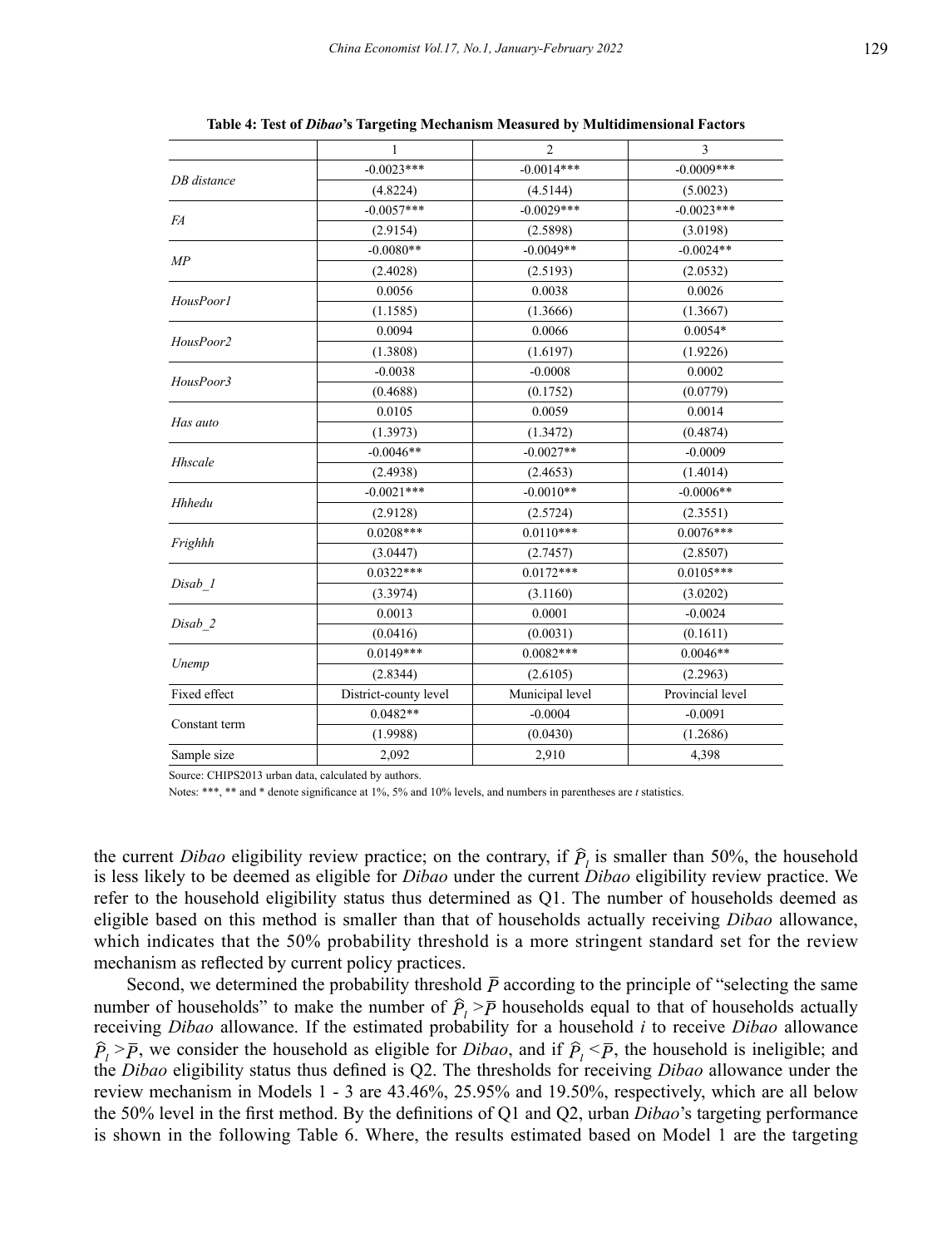performance of *Dibao*'s eligibility review mechanism obtained from the robustness test after controlling for the fixed effects of city and province, and Models 2- 3 are *Dibao*'s targeting performance obtained after controlling for the fixed effects of city and province. Meanwhile, we have listed the evaluation results of targeting efficiency measured by income as reference. Based on the considerations of threedimensional characteristics including household income, assets and demographic characteristics, the exclusion accuracy of China's urban *Dibao* system remains basically unchanged relative to the targeting status by the income threshold, and the accuracy of inclusion, quota concentration and fund concentration have all significantly increased. With the accuracy of inclusion estimated with  $\hat{P}_1$  >0.5 still higher than the accuracy of inclusion *P1* estimated by "selecting the same number of households", the implication is that if *Dibao* eligibility is determined by more stringent criteria under the current review mechanism, most eligible households would be effectively included under the *Dibao* system.

Comparison of *Dibao*'s targeting performance estimated with Method Q2 and targeting performance estimated with the income standard (as shown in Table 5) leads to three key findings: first, the exclusion error of the urban *Dibao* system is between 38.45% and 66.28%, i.e., between 1-61.55% and 1-33.72%. That is to say, although the per capita monthly incomes of some households are below *Dibao* criteria, they were not included under the urban *Dibao* system due to their assets, household demographics and other characteristics. Obviously, it is necessary to introduce supplemental indicators into the evaluation of urban *Dibao*'s targeting performance. Second, the accuracy of exclusion falls into the value range of 94.45% and 97.75%, which is roughly equivalent to the accuracy of exclusion measured by the income indicator, reflecting the effective exclusion of ineligible households by the civil affairs authorities. However, the accuracy of exclusion obtained after controlling for the district/county fixed effect is smaller than that measured by the income threshold. A possible explanation is that if multidimensional factors are taken into account, *Dibao*'s efficiency of exclusion is worse than the result measured by the income threshold. Some households eligible by their income level should actually be excluded if measured by multidimensional factors. It remains extremely important to further identify households in real hardships based on multidimensional indicators and exclude ineligible *Dibao* households. Third, quota concentration rose to a range between 30.83% to 45.41% (i.e., the inclusion error has been decreased to the range between 54.59% and 69.17%), and fund concentration increased to a range between 38.83% and 53.18%. Capital concentration is higher than quota concentration, and the difference between the two (preference of funds granted to eligible groups) is significantly higher than

| Accuracy of<br>inclusion<br>(P1)                            | Accuracy of<br>exclusion<br>(P2) | Ouota<br>concentration<br>(P3) | Fund<br>concentration<br>(P4) |  |  |  |  |
|-------------------------------------------------------------|----------------------------------|--------------------------------|-------------------------------|--|--|--|--|
| Estimated with $p > 0.5$ (Q1)                               |                                  |                                |                               |  |  |  |  |
| 63.6916                                                     | 93.5682                          | 18.7148                        | 25.5770                       |  |  |  |  |
| 61.2315                                                     | 95.1954                          | 14.4748                        | 19.5840                       |  |  |  |  |
| 80.1950                                                     | 96.9855                          | 6.6391                         | 10.6126                       |  |  |  |  |
| Estimated by "selecting the same number of households" (Q2) |                                  |                                |                               |  |  |  |  |
| 61.5522                                                     | 94.4357                          | 30.8306                        | 38.8277                       |  |  |  |  |
| 46.8023                                                     | 96.8012                          | 45.4068                        | 53.1834                       |  |  |  |  |
| 33.7236                                                     | 97.7501                          | 32.2889                        | 44.7969                       |  |  |  |  |
| 22.1916                                                     | 96.9568                          | 9.4886                         | 12.9516                       |  |  |  |  |
|                                                             |                                  |                                |                               |  |  |  |  |

**Table 5:** *Dibao***'s Targeting Efficiency by Multidimensional Criteria**

Source: CHIP surveys data (2013), calculated by authors.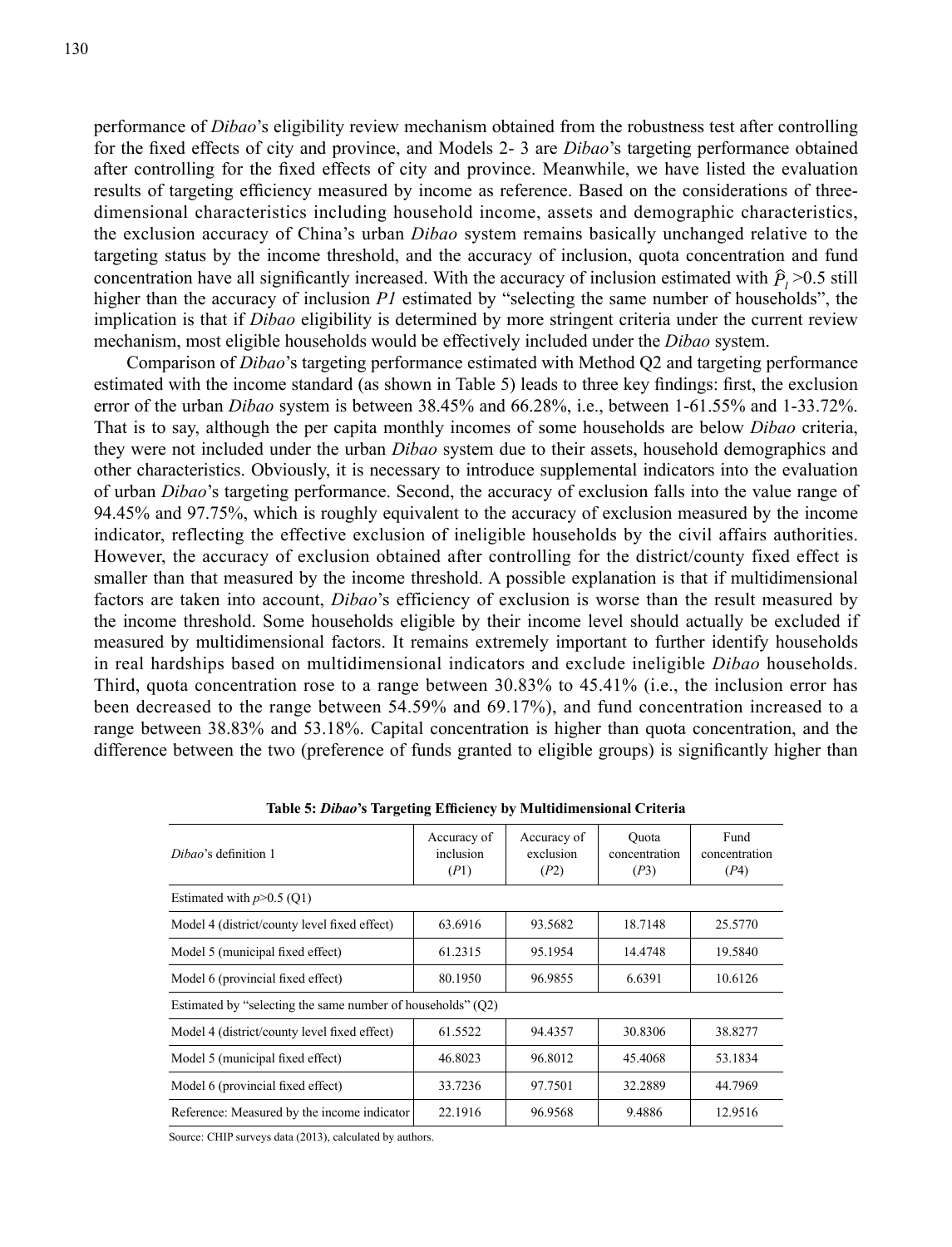that measured by the income threshold. These results suggest a higher proportion of eligible households among *Dibao* recipients than the results estimated with the income indicator. Judging by the distribution of funds, *Dibao*'s transfer payments are more focused on multidimensionally poor households.

Comparison of *Dibao* eligibility under the income and multidimensional review methods uncovers potential key problems in *Dibao*'s targeting. The cross-distribution of households' receipt of *Dibao* allowance and eligibility measured by income and multidimensional indicators are shown in Table 6. If measured by multidimensional indicators, 26.12% of urban *Dibao* recipients in China considered ineligible are actually eligible, but 76.10% of uncovered households considered eligible are actually ineligible. *Dibao*'s overall targeting performance is better than the results measured by the income indicator alone. Yet we also found that 9.44% of "correctly targeted *Dibao* households" are ineligible by multidimensional criteria, i.e., inclusion error, while 1.84% of "correctly excluded households" could be entitled to *Dibao*, i.e., exclusion error. A further inspection of the effects of such biases reveals that households correctly included by the income indicator account for 0.31% of total household samples (see Table 4), of which 9.44% are mistakenly included, accounting for 0.03% of total households.

Households mistakenly included by the income threshold account for 3.00% of total household samples, of which 26.12% are actually eligible by multidimensional criteria, accounting for 0.78% of total households. Uncovered households eligible by the income indicator make up for 1.10% of total household samples, of which 75.6% are ineligible by multidimensional criteria, accounting for 0.83% of total households. Correctly excluded households by the income indicator represent 95.58% of total samples, of which 1.84% are actually eligible but not covered, accounting for 1.76% of total households.

Two conclusions can be drawn based on the magnitude of impact: first, by the income indicator, the biggest problem of China's urban *Dibao* system is exclusion error, i.e., 2.54% (1.76%+0.78%) of households in real hardships are wrongly excluded due to their income level. The other problem is inclusion error: 0.86% (0.83%+0.03%) of low-income households which are not vulnerable groups are mistakenly covered by *Dibao* simply due to low incomes. The exclusion error is three times as high as the inclusion error. Second, for the low-income group, *Dibao*'s targeting error is extremely low no matter measured by the income level or multidimensional criteria. To further improve *Dibao*'s targeting policy, attention should be given to evaluating the real hardships of middle-income families to ensure that no one is left out. In the assessment of *Dibao* eligibility, local authorities would rather "leave out some eligible households than mistakenly including ineligible ones", which led to severe consequences.

| Estimated with the equation after<br>controlling for the fixed effect of<br>province |                                  | Classification by multidimensional indicators (after controlling for the<br>fixed effect of province) |                                   |                                    |                                     |          |
|--------------------------------------------------------------------------------------|----------------------------------|-------------------------------------------------------------------------------------------------------|-----------------------------------|------------------------------------|-------------------------------------|----------|
|                                                                                      |                                  | Correctly<br>included<br>households                                                                   | Wrongly<br>included<br>households | Left out<br>eligible<br>households | Correctly<br>excluded<br>households | Total    |
| Classification<br>by the income<br>indicator                                         | Correctly included<br>households | 90.5642                                                                                               | 9.4358                            | 0.0000                             | 0.0000                              | 100.0000 |
|                                                                                      | Wrongly included<br>households   | 26.1179                                                                                               | 73.8856                           | 0.0000                             | 0.0000                              | 100,0000 |
|                                                                                      | Left out eligible<br>households  | 0.0000                                                                                                | 0.0000                            | 23.8971                            | 76.1029                             | 100.0000 |
|                                                                                      | Correctly excluded<br>households | 0.0000                                                                                                | 0.0000                            | 1.8412                             | 98.1588                             | 100.0000 |
|                                                                                      | Total                            | 1.0398                                                                                                | 2.1805                            | 2.0435                             | 94.7363                             | 100,0000 |

**Table 6: Comparison of** *Dibao***'s Targeting Performance under the Income Indicator and Multidimensional Indicators**

Source: CHIP surveys data (2013), calculated by authors.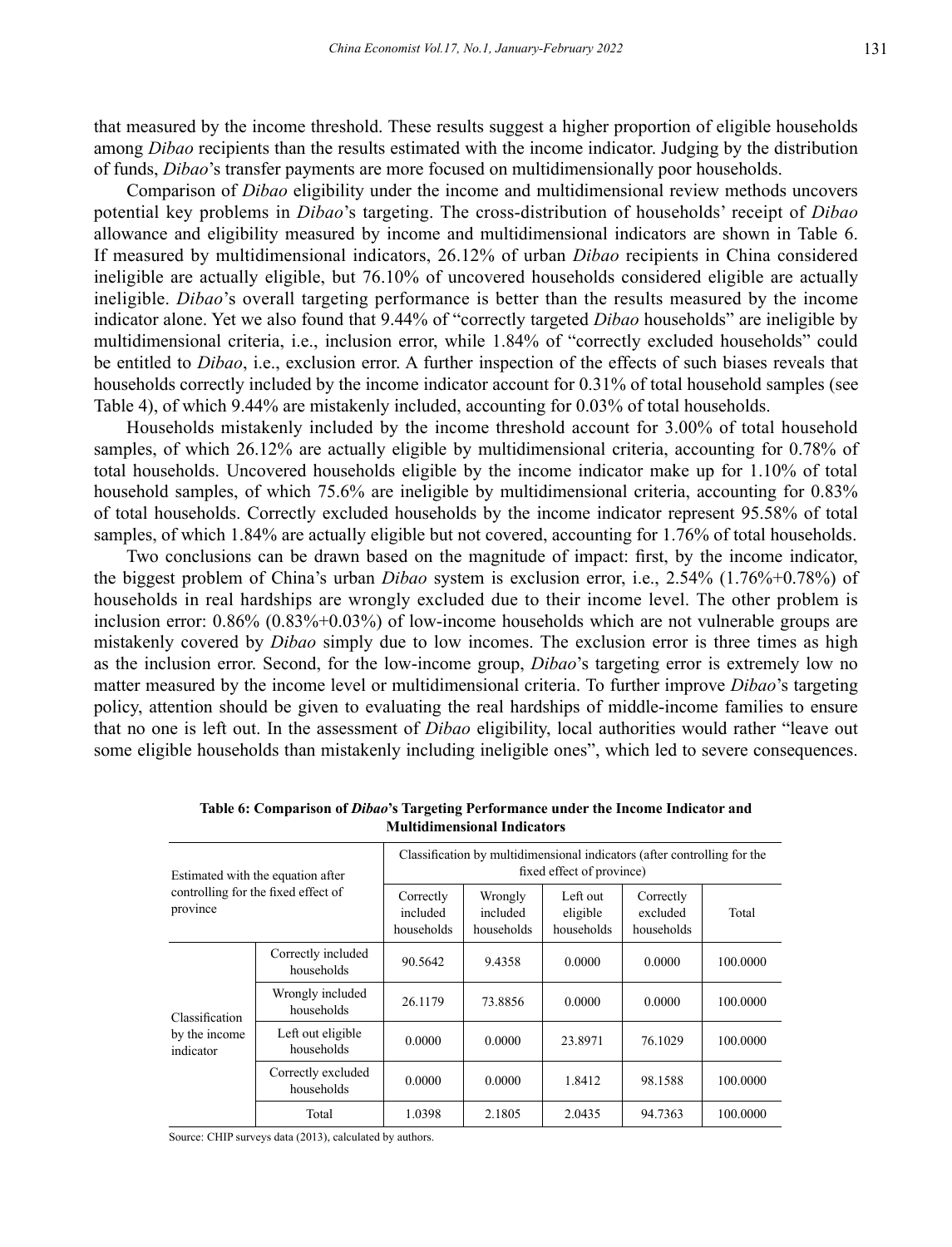Table 6 presents the regression results controlling for the fixed effect of province. After controlling for municipal and district/county fixed effects, the multidimensional targeting mechanism has a greater explanatory power for targeting error under the income indicator.

### **5. Conclusions and Policy Discussions**

After eradicating absolute poverty by 2020, China is faced with increasing priorities to address relative poverty and urban poverty. The urban social safety net is expected to achieve near universal coverage and pave the way for successful economic transition and smooth social change. Targeting accuracy is key to success of the urban *Dibao* system. After constant policy reforms in recent years, China's urban *Dibao* system has improved the identification of social groups in hardships and broadened the criteria from income alone to a four-dimensional evaluation system. Biases in the operation and policy design of *Dibao* eligibility make it elusive to evaluate *Dibao*'s targeting efficiency. Based on the existing literature, which identified *Dibao*'s inclusion and exclusion errors, this paper further analyzed the composition and causes of those inclusion and exclusion errors.

In the two decades from 1999 to 2019, China's urban *Dibao* targeting policy was established and refined. In this paper, we found that although each city had its own minimum livelihood guarantee (*Dibao*) threshold, the issuance of urban *Dibao* allowance was based on not just household income but multidimensional considerations such as household income, assets, and demographic characteristics. The multidimensional evaluation system reflects the complexity in the determination of *Dibao* eligibility. Asset difference and employment shocks create even greater impacts, and fragile households are faced with fewer alternative means of livelihood. These problems are more striking for urban poverty. The multidimensional evaluation of *Dibao* eligibility addresses both livelihood and urgent needs, which is vitally important during this stage of economic transition and mass re-employment of workers in other sectors or regions. Under the multidimensional evaluation mechanism, the urban *Dibao* system had an exclusion error rate between 38.45% and 66.28%, and the error rate of inclusion was between 54.59% and 69.17%, both of which are significantly below the targeting error rate estimated with the income indicator. China's urban *Dibao* system had a much higher targeting efficiency in 2013 than that in 2007.

The conclusions of this paper are as follows: while the targeting efficiency of China's urban *Dibao* system measured by the income indicator kept worsening over recent years, this paper found that the urban *Dibao* system had followed multidimensional indicators to evaluate households' *Dibao* eligibility, which reflects progress in *Dibao*'s targeting policy. Among various dimensions of *Dibao* eligibility, household income and assets are the most influential factors, followed by household employment and demographic features. The multidimensional considerations of *Dibao*'s targeting largely explain urban *Dibao*'s targeting error measured by the income indicator. This paper also identified mid-and lowincome households and middle-income households as the most vulnerable to be mistakenly excluded and the most fragile during economic transition. If measured by the income indicator alone, the exclusion error would be three times as high as the inclusion error. This points to an urgent need for a more precise multidimensional evaluation policy for the *Dibao* system. Further standardizing the screening policy of the multidimensional evaluation system is key to improving the urban *Dibao* system in the next stage. Only with multidimensional eligibility criteria will the multidimensional evaluation system be free from interference of subjectivity and identification errors.

# *References:*

<sup>[1]</sup> Deng, D. S., and Z. W. Wang. 2008. "Targeting the Object of Minimum Standard of Living in the Countryside under 'Hard System' and 'Soft Environment' Background: A study Based on Data of Rural Residents in 33 County Level Cities and Counties, 10 Provinces." *Chinese Journal of Population Science*, 5: 18-25.